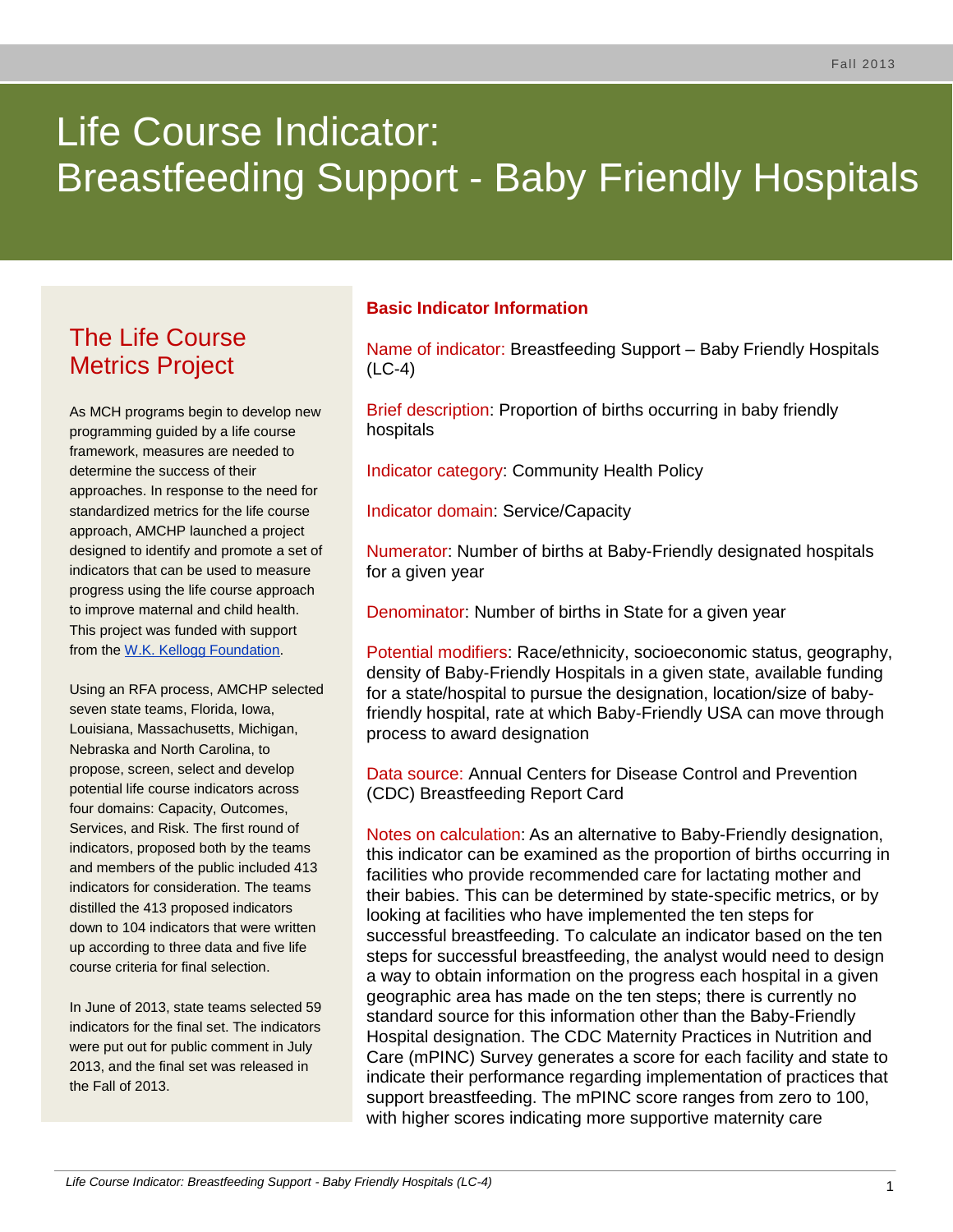#### practices.

Similar measures in other indicator sets: HP 2020 Focus area MICH-24; MIECHV Benchmark Area Improved Maternal and Newborn Health: Breastfeeding; Chronic Disease Indicator

## **Life Course Criteria**

#### *Introduction*

Breastfeeding impacts women and infants in the immediate postpartum period and infancy and confers lifelong benefits to both. It is consistent with the life course model which states that early exposures during a critical or sensitive period during childhood influence adult health outcomes. Breastfeeding can also reduce cumulative exposures to health risks over time for both the mother and infant. The Baby-Friendly hospital designation is designed to recognize facilities that offer an optimal level of care for lactation based on the WHO/UNICEF Ten Steps to Successful Breastfeeding for Hospitals. While it is a proprietary designation, today it remains one of the few standardized methods for assessing breastfeeding support in birth facilities. Maternity practices in hospitals and birth centers can influence breastfeeding behaviors during a period critical to successful establishment of lactation, in turn influencing initiation and duration of breastfeeding that can have lifelong implications for the health of the mother and the infant.

#### *Implications for equity*

Baby-Friendly hospital policies reduce health disparities within an institution because all infants are born into similar environments that promote breastfeeding. However, there is the potential for inequity if the adoption of the Baby-Friendly designation is not uniform and low-income or diverse populations do not have similar access to Baby-Friendly hospital care as other populations. Because of the financial costs associated with the Baby-Friendly designation, including the fees related to the designation pathway, education/training requirements, and the requirement for institutions to purchase infant formula, there is the potential for the adoption of the Baby-Friendly designation to vary between resource-rich and resource-poor institutions. However, it is not uncommon for decision makers to overestimate the actual costs associated with the process, and after designation is achieved, the financial implications of the designation appear to be minimal. A recent study demonstrated that the cost differences between Baby-Friendly and non-Baby-Friendly for a typical acute care hospital were not statistically significant (DelliFraine et al., 2011). Literature demonstrates that among Baby-Friendly institutions, breastfeeding rates do not vary based on race/ethnicity/poverty as they do in the general population (Merewood et al, 2005).

Compared with white infants, breastfeeding initiation and continuation rates for Black infants are approximately 50 percent lower. Although the reason for this is not yet fully understood, the need to return to work earlier and lack of social support for Black women desiring to breastfeed are thought to be contributing factors to lower breastfeeding initiation and duration rates compared with White women (CDC 2007). Women living in the southeast area of the U.S. are also less likely to breastfeed to any extent (DHHS 2011). However, breastfeeding can improve food security as it is usually readily available, low cost, and requires no preparation to provide an infant feeding (Bai 2009, Guttman 2000, Neifert 1988). Breastfeeding may also reduce financial strain as families can save \$1,200-1,500 in the cost of non-specialty formula during the first year of a baby's life (Ball 1999). Breastfeeding improves infant health and has been shown to decrease direct and indirect insurance claims cost and lost days from work due to caring for a sick infant (USBC 2002). According to one review of the benefits of breastfeeding, cost savings for decreased cases of ear and respiratory infections, gastroenteritis, and necrotizing enterocolitis would have equaled an estimated \$3.6 billion annually in direct and indirect health care costs (Weimer 2001).

Additionally, the relationship of breastfeeding rates to lower income is demonstrated in the studies done by the U.S. Department of Agriculture (USDA) Supplemental Nutrition Program for Women, Infants, and Children (WIC). This study found that sociodemographic factors such as WIC participation, for which eligibility is based on income, and maternal education, are inversely related with the likelihood to have ever breastfed and similarly up to six and twelve months.

Only a small percentage of women have access to Baby-Friendly designated hospitals in the US. Currently there are only 166 birthing hospitals/centers in 41 states and the District of Columbia that are designated as Baby-Friendly. Because of the limited number, access to these hospitals/centers is based on the woman's residence. Therefore, only 6.9 percent of births occur in hospitals/centers demonstrating they provide the recommended, evidence-based care for lactating mothers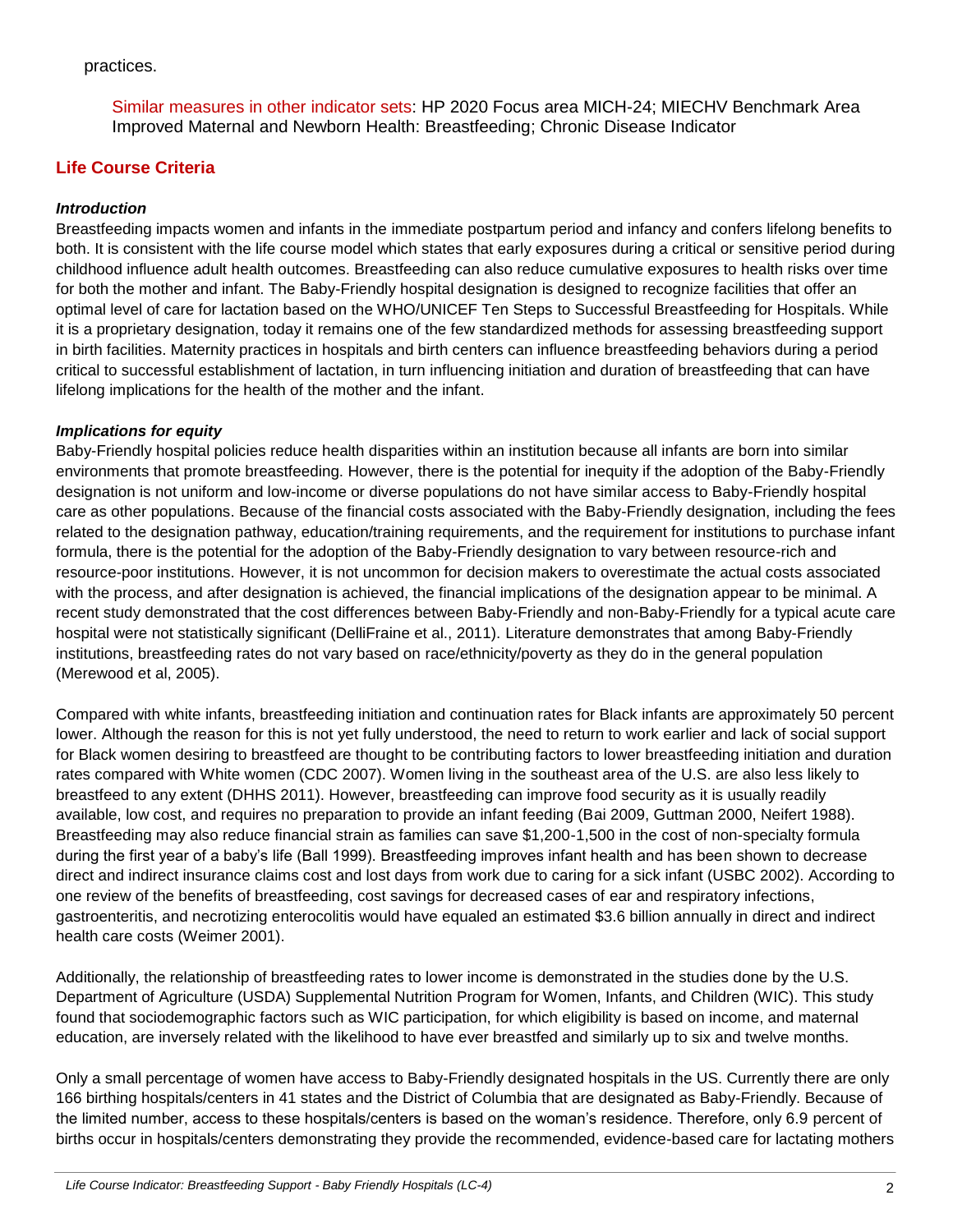and babies through Baby-Friendly designation (Baby-Friendly USA 2013). Implementing the standards for Baby-Friendly designation in hospitals across the U.S., especially in those areas where breastfeeding rates are lowest, has the potential to put babies and mothers on a healthier trajectory and close ongoing disparities in breastfeeding rates.

#### *Public health impact*

The potential life-long implications of breastfeeding through the recommended milestones for both mothers and their infants make indicators associated with improvements in breastfeeding outcomes a natural component of life course measurement and equity. The 2011 Surgeon General's Call to Action recommends the acceleration of maternity institution designations as Baby-Friendly because of the improved breastfeeding rates associated with the Baby-Friendly Hospital Initiative (BFHI). Data from the Promotion of Breastfeeding Intervention Trial (PROBIT) demonstrated links between BFHI and longer breastfeeding duration at 12 months (19.7 percent vs. 11.4 percent, p < .001) and exclusivity at three months (43.3 percent vs. 6.4 percent, p < .001) (Martens 2012). Maternity practices in hospitals and birth centers can influence breastfeeding behaviors during a period critical to successful establishment of lactation. Abundant literature, including a Cochrane review, document that institutional changes in maternity care practices to make them more supportive of breastfeeding increase initiation and continuation of breastfeeding (CDC 2009).

The risks of not breastfeeding include increased incidence of many common childhood infections as well as chronic pediatric conditions such as obesity, asthma and certain cancers (Stuebe 2009). Not breastfeeding is also associated with an increased risk of disease for women, including breast and ovarian cancer and type II diabetes (Stuebe 2009).

Infants who are exclusively breastfed or breastfed to any extent experience significantly fewer infections and diseases than formula-fed infants. Longer and more exclusive breastfeeding is also associated with better health outcomes. A 2010 Pediatrics study demonstrated that the United States incurs \$13 billion in excess costs annually and suffers over 900 preventable deaths per year because breastfeeding rates fall far below medical recommendations (Bartick and Reinhold 2010).

Economic effects of breastfeeding can be experienced by families, insurers, employers, schools, and society as a whole through increased health care costs, missed work and school, cost of formula for families and society, among others. It is estimated that the United States could save \$10.5 billion per year in additional health care costs associated with breastfeeding (DHHS 2011).

Healthy People 2020, has included initiation, continuation, and exclusivity as national breastfeeding priorities. under the health objectives for Perinatal Care, MICH–24: Increase the proportion of live births that occur in facilities that provide recommended care for lactating mothers and their babies. The baseline is 2.9 percent and target is 8.1 percent (HP 2020, 2013).

#### *Leverage or realign resources*

This indicator presents opportunities for leveraging and realigning resources in sectors such as health care, employers, accrediting organizations, childcare facilities, and government programs (WIC, State perinatal programs). Breastfeeding success while in the birthing hospital/center is critical in determining the duration of breastfeeding following discharge. By not having the support needed during the early postpartum period, the rates for successful breastfeeding are decreased and therefore affect the lifelong health outcome for the child (DiGirolamo 2008). Hospitals are recognizing that achieving Baby-Friendly designation indicates they are following a set of evidence-based practices that promote, protect and support breastfeeding. The Joint Commission, the organization that accredits and certifies U.S. hospitals, added exclusive breast milk feeding in the hospital as a new quality of care measure in the Perinatal Care Core Measure Set in 2010 (Joint Commission 2013).

Securing Baby-Friendly designation requires both traditional and non-traditional partnerships at the institutional level, from obstetric, pediatric and nursing professionals to the marketing, purchasing, IT, compliance and quality improvement departments. Marketing teams are engaged to promote the improved hospital experience associated with the Baby-Friendly environment as well as to set expectations for parents for upcoming hospital stays. Purchasing departments become involved due to the required shift from receiving free formula from companies to purchasing it. IT departments are engaged with requirement changes to MIS systems in order to comply with the required data collection associated with the Baby-Friendly designation. Compliance teams may become involved as some of the Baby-Friendly requirements are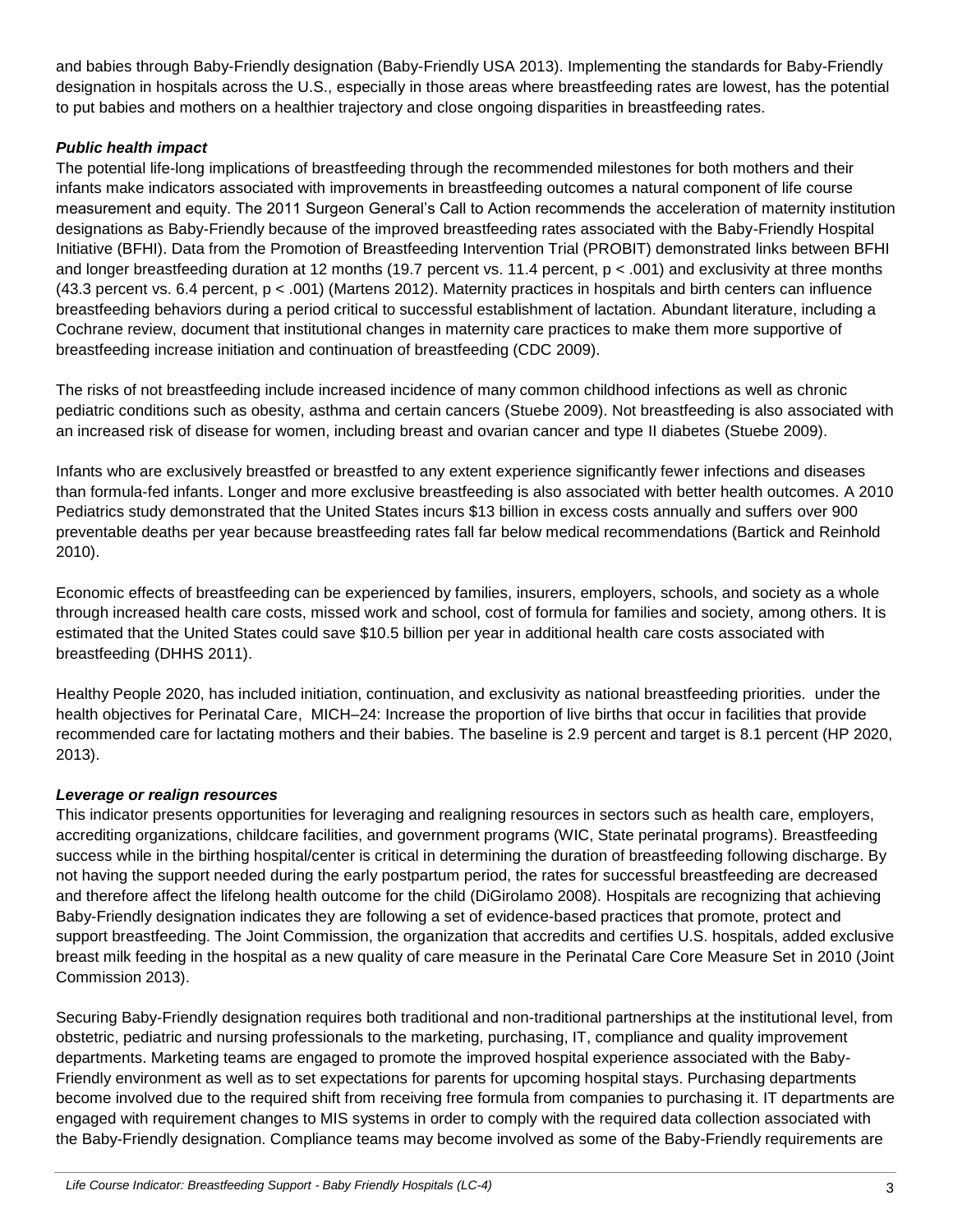well aligned with hospital directives around conflict of interest. Lastly, the quality improvement teams typically engage with the processes behind achievement of each of the ten Baby-Friendly steps. There is some interest in investigating Medicaid pay for performance initiatives related to the implementation of Baby-Friendly policies based on the evidence that maternity practices that facilitate successful breastfeeding positively impact the incidence of newborn readmission, costly infection, and morbidities later in childhood. Community-based health care providers and organizations are also tied into successful efforts to secure and support the Baby-Friendly designation, as prenatal breastfeeding education by physicians and post-discharge community-based breastfeeding support must be in place in order for a facility to achieve Baby-Friendly status.

Breastfeeding is considered to have many health benefits including obesity prevention; promoting, protecting and supporting breastfeeding is very much a focus among health care professionals, insurers, communities, government groups, employers, hospitals, and others, including but not limited to:

- The worldwide Baby-Friendly Hospital Initiative launched in 1991 by World Health Organization (WHO) and United Nations Children's Fund (UNICEF) (WHO 2013)
- The CDC, The CDC Guide to Breastfeeding Interventions (Shealy 2005)
- National Initiative for Children's Healthcare Quality (NICHQ), Best Fed Beginnings (NICHQ 2013)
- American Academy of Pediatrics (AAP 2012)
- Academy of Breastfeeding Medicine Protocols (ABM 2007)
- WIC: Breastfeeding Peer Counseling Program (USDA 2013)
- US Surgeon General Call to Action to Support Breastfeeding 2011 (DHHS 2011)
- Baby-Friendly USA (Baby-Friendly USA 2013)

The *Patient Protection and Affordable Care Act* (ACA) women's preventive services include "breastfeeding support, supplies, and counseling" without copayment (HRSA 2013). Employers have a responsibility to provide support to breastfeeding employees since studies show that employed breastfeeding women have lower breastfeeding initiation and shorter duration rates than those who are not employed while breastfeeding (DHHS 2011). On Mar. 23, 2010, the break time for nursing mothers requirement included in the ACA was signed into law. The law requires "employers to provide a nursing mother reasonable break time to express breast milk after the birth of her child." The law also requires that employers provide "a place, other than a bathroom, that is shielded from view and free from intrusion from coworkers and the public, which may be used by an employee to express breast milk."The duration of this requirement applies to breastfeeding employees up to the time the child is 12 months of age and applies to employers with 50 or more employees (DOL 2013).

Also under the ACA, women's preventive services are covered by health plans without cost sharing. Included in these services are "comprehensive lactation support and counseling, by a trained provider during pregnancy and/or in the postpartum period, and costs for renting breastfeeding equipment" (HRSA 2013).

Another far-reaching program that supports breastfeeding women and families is the WIC program. The number of women, infants, and children receiving WIC benefits in 2011 was nearly nine million per month (USDA About WIC 2013). Since 1996, the USDA Food and Nutrition System has allocated a minimum expenditure for breastfeeding promotion and support activities equal to \$21 multiplied by the number of pregnant and breastfeeding women in the WIC Program, based on the average of the last three months for which USDA has final data. State agencies must spend a specified amount of the total funding for breastfeeding promotion and support. Efforts to increase and support the number of women breastfeeding have also included enhanced food packages for women breastfeeding up to 12 months and the implementation of the Peer Counseling Program (USDA WIC Benefits and Services 2013).

## *Predict an individual's health and wellness and/or that of their offspring*

Breastfeeding falls under the "timing" component of the MCH Life Course Model as it is a behavior that can affect one's health trajectory during a critical or sensitive period. Research studies have documented known risks of not breastfeeding for an individual child including an increase in the incidence of several diseases and conditions, including ear infections, gastrointestinal infection/diarrhea, respiratory infection, necrotizing enterocolitis, SIDS, allergic disease, asthma, celiac disease, obesity, diabetes, and childhood leukemia and lymphoma (Ip 2007, DHHS 2011). As children progress into adolescence, they are more likely to be overweight or obese, develop type II diabetes, and experience other chronic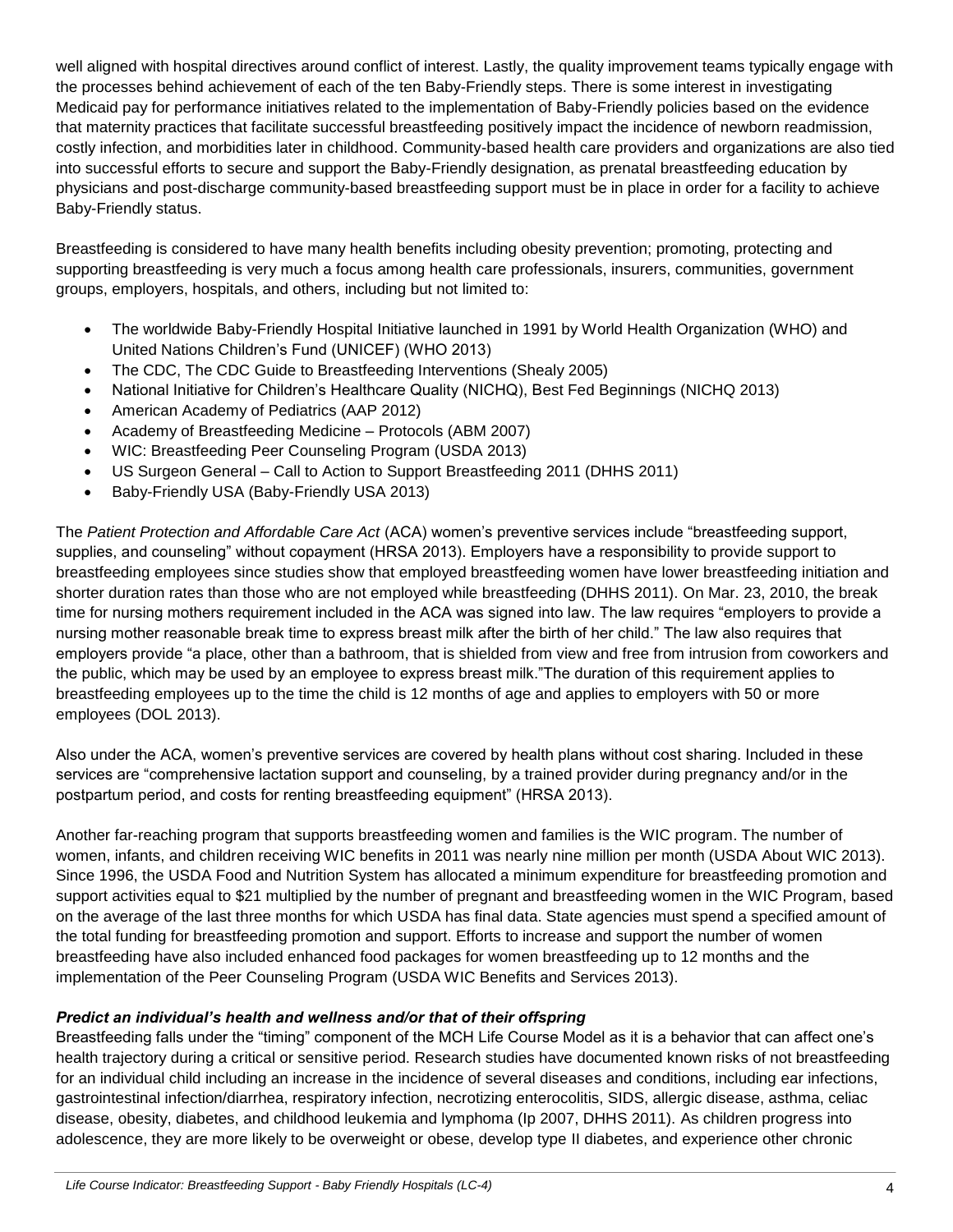diseases even into adulthood. Because human milk contains valuable antibodies, hormones, and enzymes that are not found in breast milk substitutes, infants who are not breastfed do not receive the same protection against all of these illnesses and diseases throughout their lifetime (ABM 2008).

Breastfeeding also impacts women's health. Women who do not breastfeed are at higher risk for breast cancer, ovarian cancer, cardiovascular diseases and type II diabetes. In women with a cumulative duration of breastfeeding more than 12 months there is a 28 percent decrease in the incidence of breast cancer and ovarian cancer and a four percent to 12 percent decreased risk of type II diabetes for each year of breastfeeding (AAP 2012). The longitudinal Nurses' Health Study noted an inverse relationship between the cumulative lifetime duration of breastfeeding and the development of rheumatoid arthritis. If cumulative duration of breastfeeding exceeded 12 months, the relative risk of rheumatoid arthritis was 0.8 (95 percent CI: 0.8–1.0), and if it was longer than 24 months, the relative risk of rheumatoid arthritis was 0.5 (95 percent CI: 0.3–0.8) (Karlson, 2004). Further, women who breastfeed experience a more rapid return to pre-pregnancy weight and a decreased risk of bleeding postpartum.

The table below from the 2011 Surgeon General's call to action highlights the impact of not breastfeeding on infant and maternal morbidity:

Additionally, research has shown that the rate of abuse and neglect was significantly increased for mothers who did not

# Appendix 2. Excess Health Risks Associated with Not Breastfeeding

| <b>Outcome</b>                                                                         | Excess Risk* (%)(95% CI <sup>+</sup> ) | <b>Comparison Groups</b>                             |
|----------------------------------------------------------------------------------------|----------------------------------------|------------------------------------------------------|
| Among full-term infants                                                                |                                        |                                                      |
| Acute ear infections (otitis media) <sup>2</sup>                                       | 100 (56, 233)                          | EFF <sup>*</sup> vs. EBF <sup>5</sup> for 3 or 6 mos |
| Eczema (atopic dermatitis) <sup>11</sup>                                               | 47 (14, 92)                            | EBF<3 mos vs. EBF ≥3 mos                             |
| Diarrhea and vomiting<br>(gastrointestinal infection) <sup>3</sup>                     | 178 (144, 213)                         | Never BF1 vs. ever BF                                |
| Hospitalization for lower respiratory<br>tract diseases in the first year <sup>4</sup> | 257 (85, 614)                          | Never BF vs. EBF ≥4 mos                              |
| Asthma, with family history <sup>2</sup>                                               | 67 (22, 133)                           | $BF < 3$ mos vs. $\geq 3$ mos                        |
| Asthma, no family history <sup>2</sup>                                                 | 35 (9, 67)                             | $BF < 3$ mos vs. $\geq 3$ mos                        |
| Childhood obesity <sup>7</sup>                                                         | 32 (16, 49)                            | Never BF vs. ever BF                                 |
| Type 2 diabetes mellitus <sup>6</sup>                                                  | 64 (18, 127)                           | Never BF vs. ever BF                                 |
| Acute lymphocytic leukemia <sup>2</sup>                                                | 23 (10, 41)                            | Never BF vs. >6 mos                                  |
| Acute myelogenous leukemia <sup>5</sup>                                                | 18(2, 37)                              | Never BF vs. >6 mos                                  |
| Sudden infant death syndrome <sup>2</sup>                                              | 56 (23, 96)                            | Never BF vs. ever BF                                 |
| Among preterm infants                                                                  |                                        |                                                      |
| Necrotizing enterocolitis <sup>2</sup>                                                 | 138 (22, 2400)                         | Never BF vs. ever BF                                 |
| <b>Among mothers</b>                                                                   |                                        |                                                      |
| Breast cancer <sup>8</sup>                                                             | 4 (3, 6)                               | Never BF vs. ever BF<br>(per year of breastfeeding)  |
| Ovarian cancer <sup>2</sup>                                                            | 27 (10, 47)                            | Never BF vs. ever BF                                 |
| .                                                                                      |                                        |                                                      |

The excess risk is approximated by using the odds ratios reported in the referenced studies

CI - confidence interval. <sup>1</sup> EFF - exclusive formula feeding.

EBF - exclusive breastfeeding.

<sup>1</sup> BF - breastfeeding.

breastfeed as opposed to those who did (OR: 2.6; 95 percent CI: 1.7–3.9) (Strathearn 2009). Data from the Women's Health Initiative has demonstrated an association between cumulative lactation experience and the incidence of adult cardiovascular diseases (AAP, 2012). Women with a cumulative lactation history of 12 to 23 months had a significant reduction in hypertension (OR: 0.89; 95 percent CI: 0.84–0.93), hyperlipidemia (OR: 0.81; 95 percent CI: 0.76–0.87), cardiovascular diseases (OR: 0.90; 95 percent CI: 0.85–0.96), and diabetes (OR: 0.74; 95 percent CI: 0.65–0.84) (AAP, 2012). In conclusion, breastfeeding has implications for the health of both the mother and the child across their lifespan. Baby-Friendly hospitals improve

breastfeeding rates, and therefore the proportion of births that occur at Baby-Friendly hospitals is an important life course indicator.

## **Data Criteria**

#### *Data availability*

Data on the percent of live births occurring at Baby-Friendly facilities are available each August from CDC for the United States and by state for all 50 states and the District of Columbia.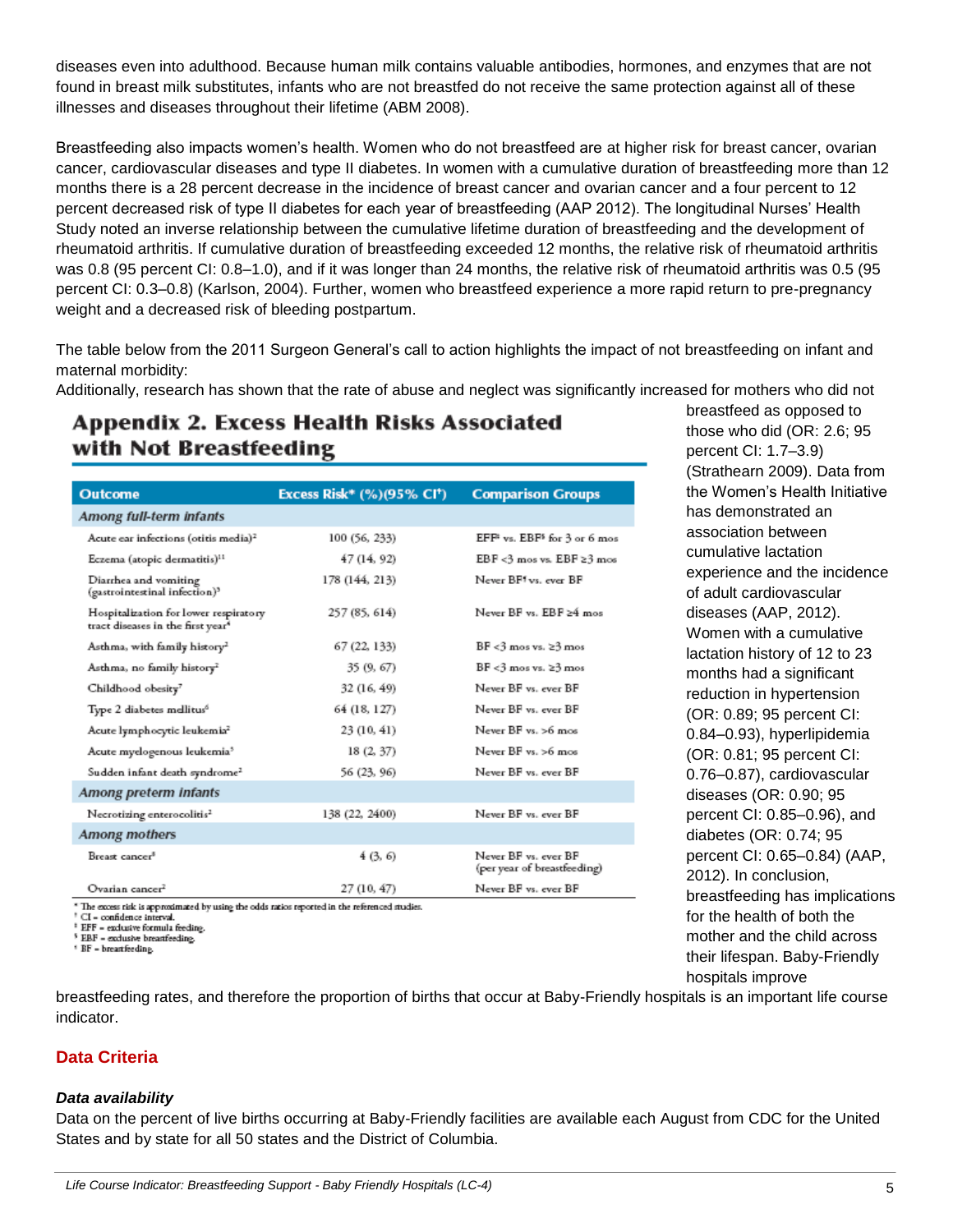The numerator, the number of births occurring in Baby-Friendly facilities (which through Baby-Friendly designation means they provide lactation support services), is calculated and published by Baby-Friendly USA (Baby-Friendly USA 2013). Data may also be obtained for the numerator from state vital records birth certificate data and assessed against the Baby-Friendly Hospital Directory at www.babyfriendlyusa.org, which is updated more regularly (as hospitals achieve designation, they are placed in the directory). The denominator, number of live births in all birthing facilities, can be obtained from the National Vital Statistics report (Hamilton 2012).

Baby-Friendly USA calculates the percent of births occurring at a Baby-Friendly facility. The assumption is that CDC will be able to access the state-level data to put on their annual Breastfeeding Report Card, which will be readily available to the public. The 2013 Breastfeeding Report Card reported data on live births from 2011, indicating a two year lag from this data source. Accessing this data source does not require special permission.

#### *Data quality*

Data quality appears to be good. The list of currently designated hospitals on the Baby-Friendly Hospital Directory is updated regularly, usually once a hospital is awarded Baby-Friendly status according to Baby-Friendly USA staff. Hospitals cannot be mischaracterized given the rigor required to be designated as a Baby Friendly hospital. Although there is no set schedule for updates or awards, the list of designated hospitals is updated in a timely enough manner to calculate percentages based on state vital records and the National Vital Statistics data. Data are reported consistently across states.

Data in the National Vital Statistics report is based on 100 percent of the births from the state vital statistics offices reported on an annual basis. In a 2007 study, Reichman and Schwartz-Soicher reported that birth certificates are a valuable resource for tracking and analyzing infant health at the state and national levels. Although a comprehensive validation study of birth certificate data has never been conducted at the national level, researchers have conducted a number of validation studies from different states and years that indicate that birth certificates have highly accurate reporting of birth weight, demographic characteristics, and most methods of delivery (Reichman and Schwartz-Soicher, 2007).

#### *Simplicity of indicator*

There is a low level of complexity in calculating this indicator since it is a basic percentage calculation. The numerator is a number that is commonly recorded in all birthing facilities and reported to state vital statistics. Baby-Friendly USA is accurate in identifying those hospitals that are designated and obtaining annual statistics.

Although the steps in achieving Baby-Friendly status can be complicated, the notion of certification for hospitals that provide an optimal level of care for lactation is accessible and conceptually simple to understand. The Baby-Friendly designation is designed to recognize facilities that offer an optimal level of care for lactation based on the WHO/UNICEF Ten Steps to Successful Breastfeeding for Hospitals. Baby-Friendly USA maintains the guidelines and the minimum standard criteria on their website. The guidelines and evaluation criteria for hospital/birthing center implementation include ten steps predicated on eight principles (Baby-Friendly USA, 2013).

#### **References**

Academy of Breastfeeding Medicine – Protocols; Accessed 5/8/2013. Available at http://www.cdc.gov/breastfeeding/data/NIS\_data/2007/sociodemographic\_any.htm; pg 269

Academy of Breastfeeding Medicine. (2008). Academy of Breastfeeding Medicine statements, Position on Breastfeeding. Breastfeeding Medicine; 3. Available at http://www.bfmed.org/Media/Files/Documents/pdf/Statements/ABM\_Position\_on\_Breastfeeding%20bfm.2008.9988.pdf ; accessed 8/6/2013

American Academy of Pediatrics. (2012). Breastfeeding and the Use of Human Milk: Section on Breastfeeding. Pediatrics;129(3):e827–e841

Baby-friendly USA; Available at http://www.babyfriendlyusa.org/; Accessed 8/06/13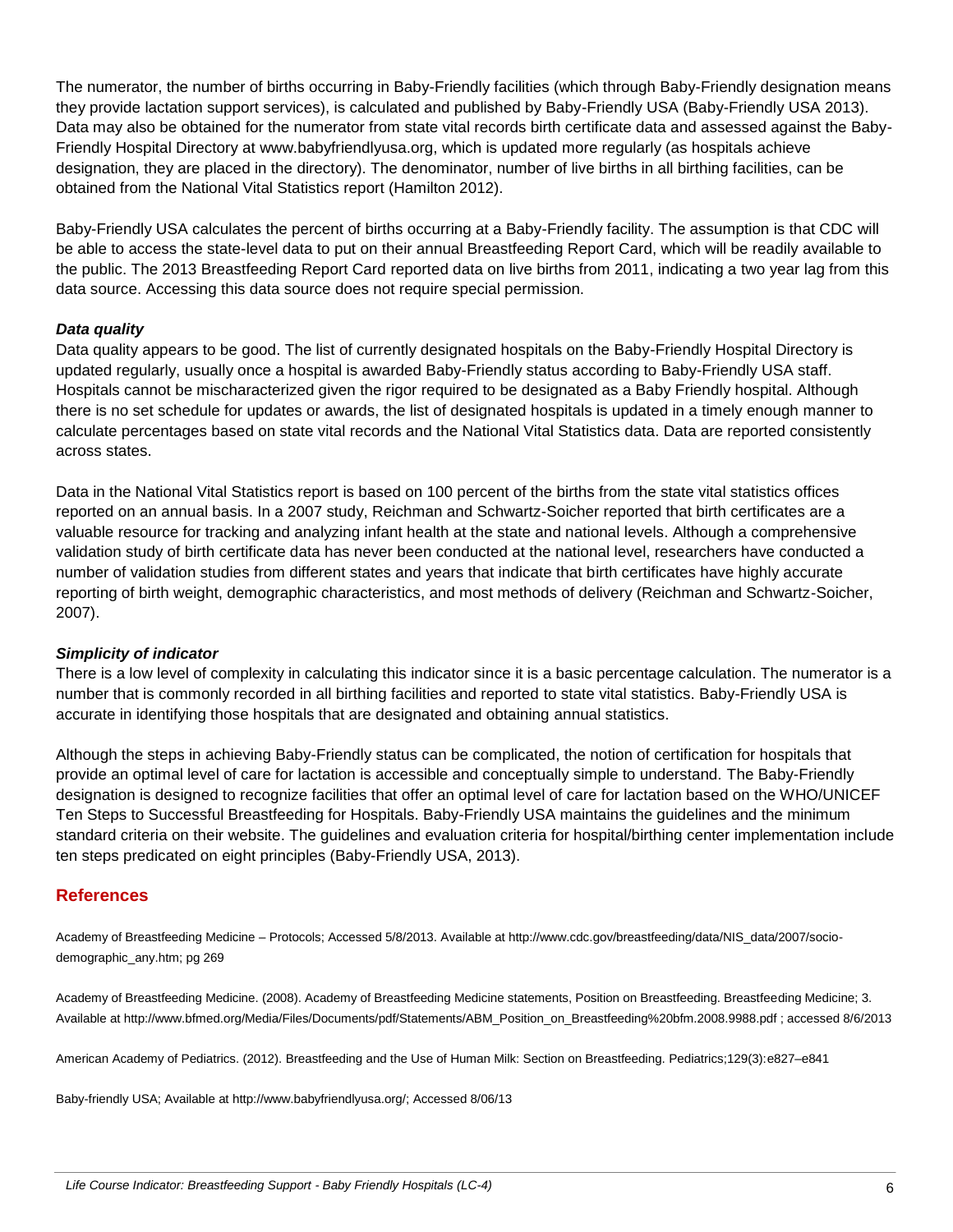Bai, Y. K., Middlestadt, S. E., Joanne Peng, C. Y., & Fly, A. D. (2009). Psychosocial factors underlying the mother's decision to continue exclusive breastfeeding for 6 months: An elicitation study. Journal of Human Nutrition and Dietetics, 22(2), 134-140.

Ball, T. M., & Wright, A. L. (1999). Health care costs of formula feeding in the first year of life. Pediatrics, 103(4), 870–876.

Bartick M and Reinhold A. (2010). The Burden of Suboptimal Breastfeeding in the United States: A Pediatric Cost Analysis.Pediatrics; 125:e1048-1056.

Centers for Disease Control and Prevention (CDC). Breastfeeding Report Card; Available at http://www.cdc.gov/breastfeeding/data/reportcard.htm; Accessed 3/13/13

CDC. (2007). Provisional Breastfeeding Rates by Socio-demographic Factors, Among Children Born in 2007; Accessed 5/8/2013. Available at http://www.cdc.gov/breastfeeding/data/NIS\_data/2007/socio-demographic\_any.htm

CDC. Maternity Practices in Infant Nutrition and Care (mPINC) Survey http://www.cdc.gov/breastfeeding/data/mpinc/index.htm Accessed 5/9/13.

Cramton R, Zain-Ul-Abideen M, Whalen B. (2009). Optimizing successful breastfeeding in the newborn. Curr Opin Pediatrics; 21(3):386-96.

DelliFraine J, Langabeer J, Williams J, Gong A, Delgado R and Gill S. (2011). Cost Comparison of Baby Friendly and Non–Baby Friendly Hospitals in the United States. Pediatrics; 127(4):e989-e994.

DiGirolamo AM, Grummer-Strawn LM, Fein SB. Effect of maternity-care practices on breastfeeding. Pediatrics 2008;122:s43-9 http://www.cdc.gov/mmwr/preview/mmwrhtml/mm6030a4.htm?s\_cid=mm6030a4\_w

Guttman, N., & Zimmerman, D. R. (2000). Low-income mothers' views on breastfeeding. Social Science and Medicine, 50(10), 1457–1473.

Hamilton, B.E., Martin, J.A; Ventura, S.J. (2013). National Vital Statistics Reports: Births: Preliminary Data for 2011. http://www.cdc.gov/nchs/data/nvsr/nvsr61/nvsr61\_05.pdf

Hannula L, Kaunonen M, Tarkka MT. (2008). A systematic review of professional support interventions for breastfeeding. Journal of Clinical Nursing; 17: 1132–1143.

Health Resources and Services Administration. Women's Preventive Services Guidelines. Accessed 8/5/2013 http://www.hrsa.gov/womensguidelines/

Healthy People 2020 Topics and Objectives. Accessed 5/8/2013. http://www.healthypeople.gov/2020/topicsobjectives2020/pdfs/HP2020objectives.pdf

Ip S, Chung M, Raman G, Chew P, Magula N, DeVine D, Trikalinos T, Lau J. (2007, April). Breastfeeding and Maternal and Infant Health Outcomes in Developed Countries. Evidence Report/Technology Assessment No. 153 (Prepared by Tufts-New England Medical Center Evidence-based Practice Center, Contract No. 290-02-0022). AHRQ Publication No. 07-E007. Rockville, MD: Agency for Healthcare Research and Quality.

The Joint Commission. http://www.jointcommission.org/core\_measure\_sets.aspx; Core Measure Sets; accessed 3/11/13

Karlson E.W., Mandl L.A., Hankinson S.E., Grodstein F. (2004). Do breast-feeding and other reproductive factors influence risk of rheumatoid arthritis? Results from the nurses' health study. Arthritis and Rheumatism;50(11):3458-67.

Martens PJ. (2012, August). What Do Kramer's Baby-Friendly Hospital Initiative PROBIT Studies Tell Us? A Review of a Decade of Research. J Hum Lact; 28: 335-342.

Merewood A, Mehta SD, Chamberlain LB, Philipp BL, Bauchner H. (2005). Breastfeeding rates in US Baby-Friendly hospitals: results of a national survey. Pediatrics; 116:628-34.

Neifert, M., Gray, J., Gary, N., & Camp, B. (1988). Factors influencing breastfeeding among adolescents. Journal of Adolescent Health Care, 9(6), 470– 473.

NICHQ – Best fed Beginnings; Accessed on 5/8/2013. Available at